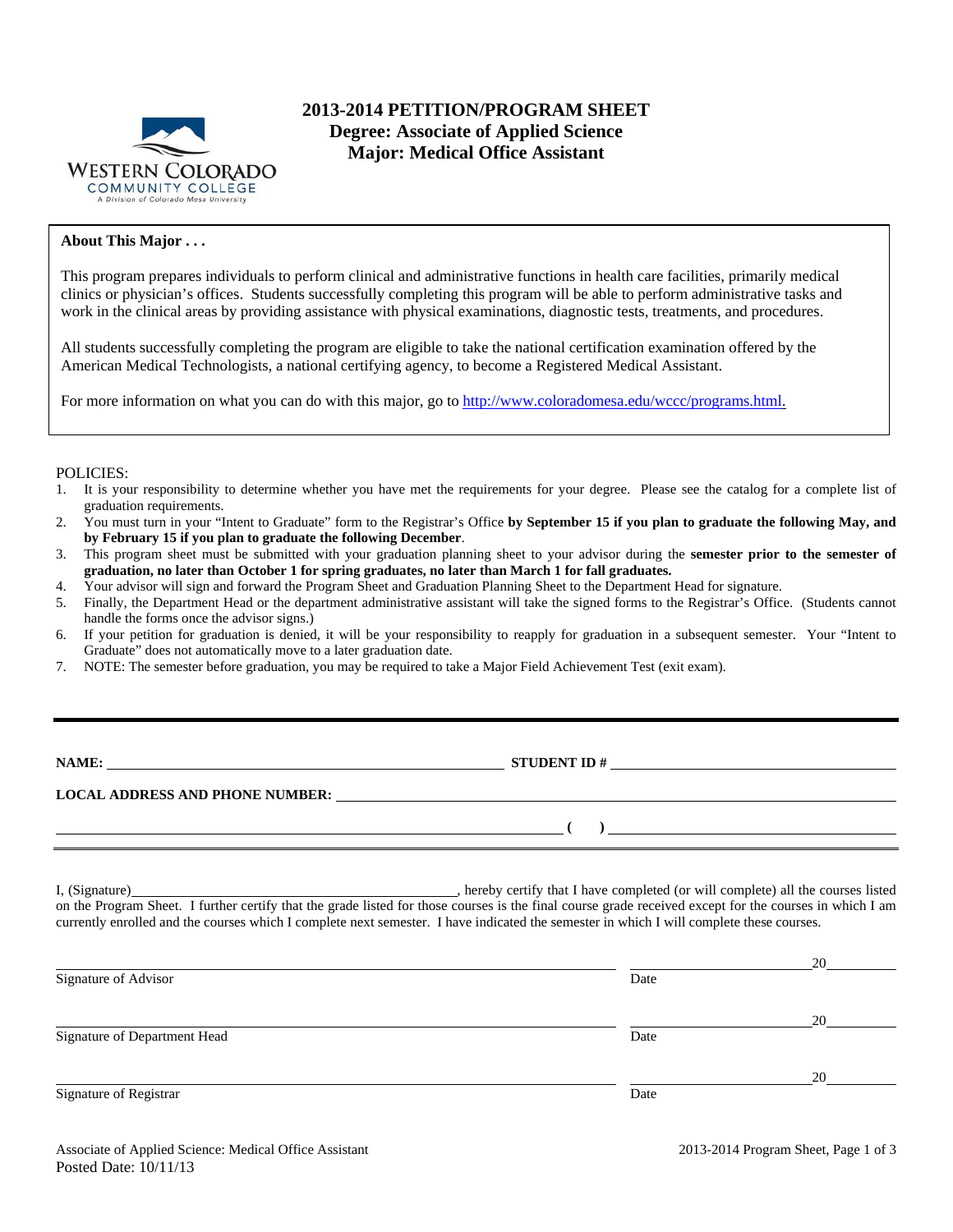#### **Students should work closely with a faculty advisor when selecting and scheduling courses prior to registration.**

Degree Requirements:

- Minimum of 60 hours total (A minimum of 16 taken at CMU in no fewer than two semesters)
- 2.00 cumulative GPA or higher in all CMU coursework
- A grade of "C" or higher must be achieved in coursework toward major content area.
- Pre-collegiate courses (usually numbered below 100) cannot be used for graduation.
- Program sheets are for advising purposes only. Because a program may have requirements specific to the degree, check with your advisor for additional guidelines, including prerequisites, grade point averages, grades, exit examinations, and other expectations. It is the student's responsibility to be aware of, and follow, all guidelines for the degree being pursued. Any exceptions or substitutions must be approved by the faculty advisor and/or Department Head. Courses related to teacher licensure must also be approved by the Teacher Education Dept.
- When filling out the program sheet a course can be used only once.
- See the "Undergraduate Graduation Requirements" in the catalog for additional graduation information.

**GENERAL EDUCATION REQUIREMENTS** (Minimum 15

semester hours) See the current catalog for a list of courses that fulfill the requirements below. If a course is on the general education list of options and a requirement for your major, you must use it to fulfill the major requirement and make a different selection within the general education requirement.

| Course No Title |                                                                         | Sem.hrs Grade Term |  |
|-----------------|-------------------------------------------------------------------------|--------------------|--|
|                 | <b>Communication</b> (6 semester hours)<br>ENGL 111 English Composition | 3                  |  |
| and             | <b>ENGL 112 or SPCH 102</b>                                             | 3                  |  |

**Mathematics** MATH 107 or higher (Minimum 3 semester hours) MATH 107 \_\_\_\_\_\_\_\_\_\_\_\_\_\_\_\_\_\_\_\_\_\_\_\_ 3 \_\_\_\_\_ \_\_\_\_\_\_\_\_

Course No Title Sem.hrs Grade Term

**Social Sciences, Natural Science, Fine Arts, or Humanities or selected Applied Studies+ Courses**  (Minimum 6 semester hours)

## **OTHER LOWER DIVISION REQUIREMENTS**

|          | <b>Wellness</b> (2 semester hours) |  |  |
|----------|------------------------------------|--|--|
| KINE 100 | Health and Wellness                |  |  |
| KINA 1   |                                    |  |  |

#### **ASSOCIATE OF APPLIED SCIENCE: COURSE REQUIREMENTS**

(43 semester hours)

|                 |                                  | Sem        |       |      |
|-----------------|----------------------------------|------------|-------|------|
| No.<br>Course   | Title                            | <b>Hrs</b> | Grade | Term |
|                 |                                  |            |       |      |
| OFAD 118        | Intro PC Applications            | 3          |       |      |
| OFAD 147        | Medical Terminology              | 4          |       |      |
| OFAD 249        | <b>Medical Office Procedures</b> | 3          |       |      |
| <b>MOAP 111</b> | Intro Medical Assisting          | 3          |       |      |
| <b>MOAP 133</b> | Basic Medical Science I          | 4          |       |      |
| <b>MOAP 135</b> | Basic Medical Science II         | 4          |       |      |
| <b>MOAP 136</b> | Intro to Clinical Skills         | 2          |       |      |
| <b>MOAP 138</b> | Med Assist Lab Skills            | 4          |       |      |
| <b>MOAP 140</b> | Med Assist Clinical Skills       | 4          |       |      |
| <b>MOAP 150</b> | Pharmacology for Med             | 3          |       |      |
|                 | Assist                           |            |       |      |
| <b>MOAP 183</b> | Medical Assist Internship        | 5          |       |      |
| <b>MOAP 189</b> | Review for National Exam         |            |       |      |
| <b>SPCH 101</b> | Interpersonal Communication      | 3          |       |      |

+Choose from HSCI 101